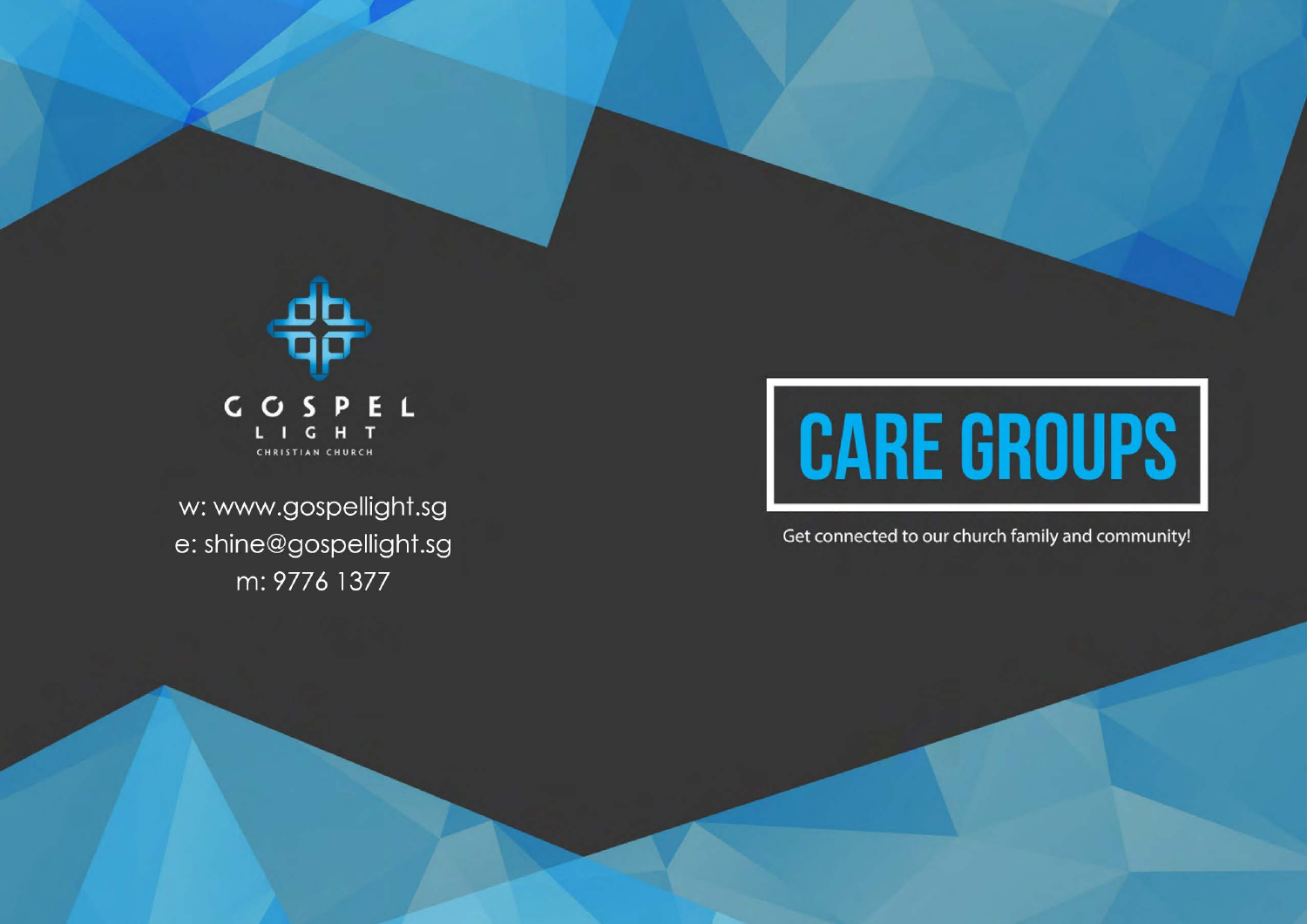# **CARE<br>GROUPS**



Getting connected in a big church community can be daunting. We believe the best place to start developing authentic friendships is through our Care Groups. They provide the ideal environment for building up relationships and finding encouragement.

The purpose of our groups is to provide care. We do this via **C.A.R.E.S** –

**C**onnect: getting to know one another **A**dore: thanking and praising God **R**each-out: welcoming newcomers and prebelievers

**E**dify: building one another up in the faith **S**erve: meeting one another's needs

To understand our Care Group philosophy better, please visit – http://gospellight.sg/articles-papers/

### CLUSTER ONE

**Cluster Leader: Pastor Jason Lim Assistant Cluster Leander: Deacon Chwee Ming** 

**Elder Jeff Pang** Saturday | Punggol (1st & 3rd Saturday) **Eric Khaw** Saturday | Dakota Crescent **Jason Lim (Pastor)** Saturday | Holland Road **Leonard Lim Kam Kai Qing** Friday | Siglap **Cai Wei Jun** (Mostly young adults) **Kong Hooi Ying**

**Melvyn Chia** Wednesday | Sengkang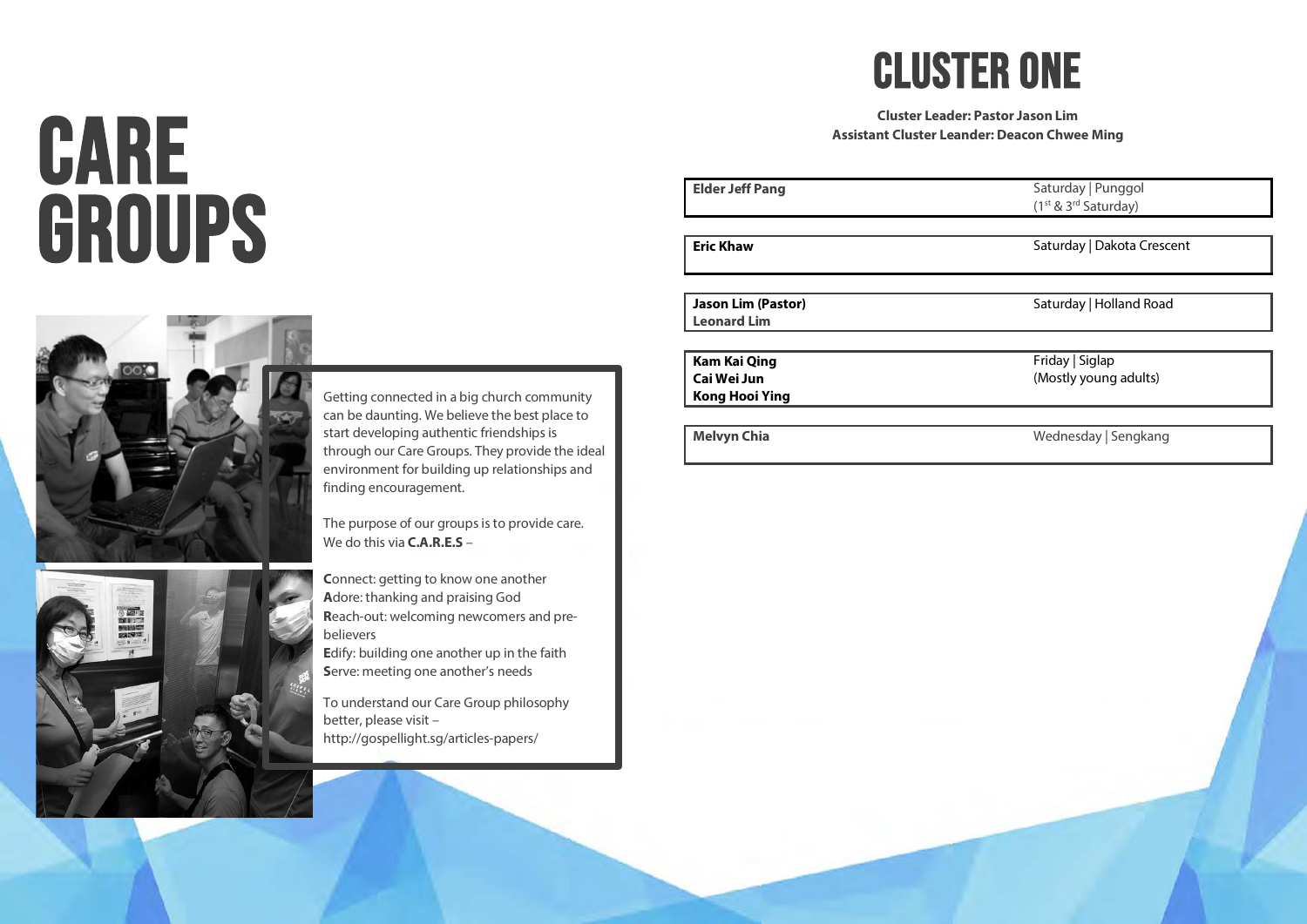

**Cluster Leader: Pastor Muk Kin Son Assistant Cluster Leander: Glenn Fong**

| <b>Benjamin Lim</b>                           | Friday/Sunday   Rotating Locations                   |
|-----------------------------------------------|------------------------------------------------------|
|                                               |                                                      |
| <b>Chris Chua</b>                             | Friday   Punggol / Sengkang<br>$(1st & 3rd Friday)$  |
| <b>Glenn Fong</b>                             | Sunday   Church                                      |
|                                               |                                                      |
| <b>Law Chin Nam</b><br><b>Chiam Hock Seng</b> | Friday   Serangoon / Telok Blangah                   |
|                                               |                                                      |
| <b>Leander Jansen</b><br><b>Lee Kin Wah</b>   | Friday   Orchard<br>$(2nd$ & 4 <sup>th</sup> Friday) |
| <b>Shawn Vasoo</b>                            | Friday   Punggol / Sengkang                          |
|                                               | $(2nd$ & 4 <sup>th</sup> Friday)                     |

## CLUSTER THREE

#### **Cluster Leader: Pastor Victor Yeo Assistant Cluster Leander: Deacon Alvin Choo**

| <b>Alvin Choo (Deacon)</b> | Friday   Church<br>$(1st & 3rd Friday)$                                     |
|----------------------------|-----------------------------------------------------------------------------|
| <b>Benny Lim (Punggol)</b> | Friday   Church / Poh Huat Rd                                               |
|                            | $(2nd$ & 4 <sup>th</sup> Friday)                                            |
|                            |                                                                             |
| <b>Dan Toh</b>             | Friday   Punggol / Sengkang<br>(2 <sup>nd</sup> & 4 <sup>th</sup> Saturday) |
|                            |                                                                             |
| <b>Eric Chee</b>           | Saturday   Church                                                           |
| <b>Andrew Soong</b>        | (2 <sup>nd</sup> & 4 <sup>th</sup> Saturday)                                |
| <b>Henry Sim</b>           | Friday   Church                                                             |
| <b>Arthur Wong</b>         | (2 <sup>nd</sup> & 4 <sup>th</sup> Friday)                                  |
| <b>Paul Chia</b>           | Friday   Lotus Avenue                                                       |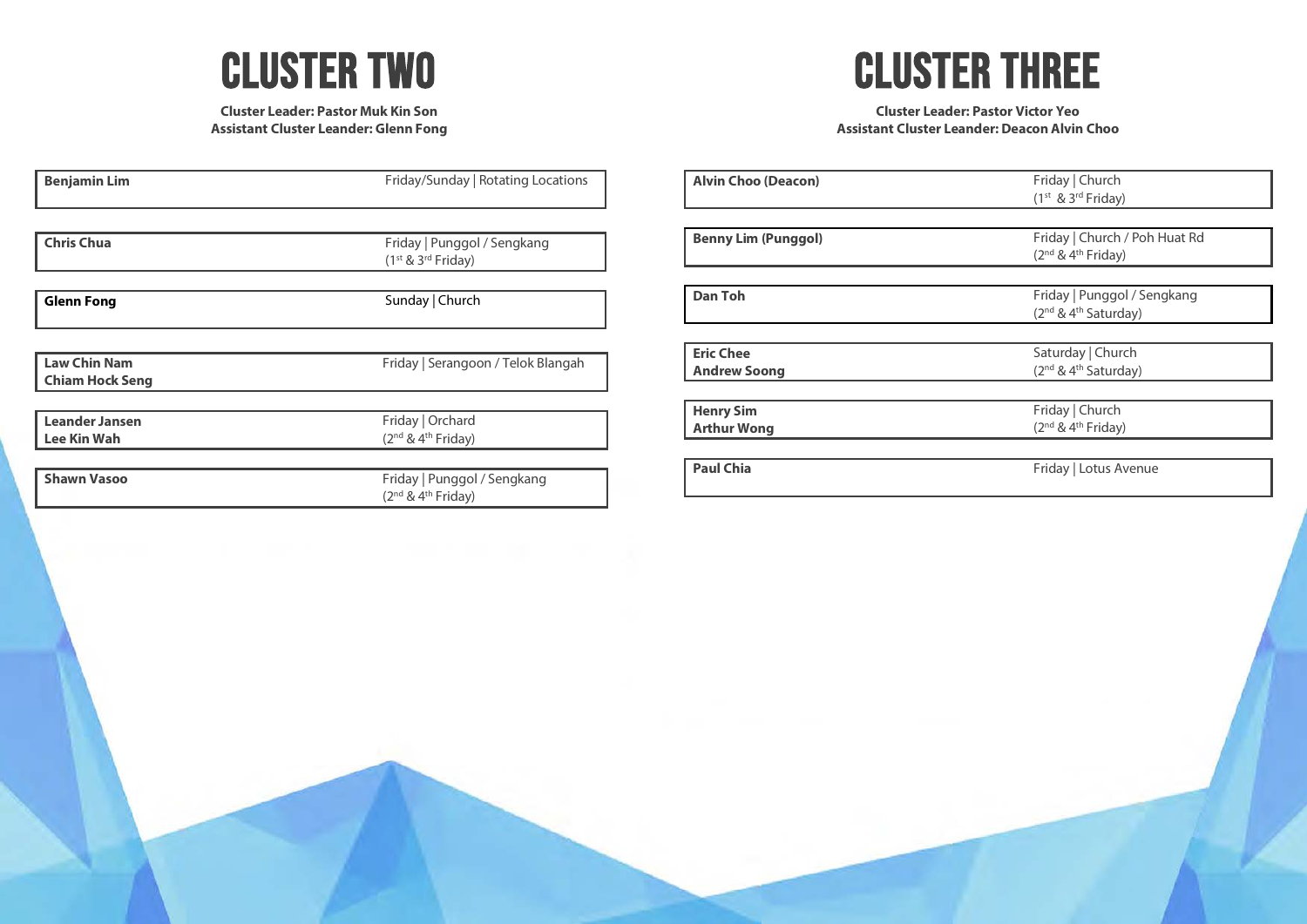### CLUSTER FOUR

**Cluster Leader: Elder Frederick Chew Assistant Cluster Leander: Deacon Lim Eng Chuan**

## CLUSTER FIVE

**Cluster Leader: Elder Thomas Teh Assistant Cluster Leander: Brian Wee**

| <b>Hanniel Sinon</b>  | Friday   Church                              |
|-----------------------|----------------------------------------------|
| <b>Lim Wan Xin</b>    | (Exclude 5 <sup>th</sup> Friday)             |
|                       |                                              |
| <b>Daniel Cheong</b>  | Wednesday   Redhill                          |
| <b>Casey Ong</b>      |                                              |
|                       |                                              |
| <b>John Chia</b>      | Saturday   Punggol                           |
|                       | (2 <sup>nd</sup> & 4 <sup>th</sup> Saturday) |
| <b>Kelvin Khong</b>   | Saturday   Simei                             |
|                       | (2 <sup>nd</sup> & 4 <sup>th</sup> Saturday) |
|                       |                                              |
| <b>Lee Pak Sing</b>   | Saturday   Holland / Ghim Moh                |
| <b>David Choo</b>     | (1 <sup>st</sup> & 3 <sup>rd</sup> Saturday, |
|                       | Mostly young families)                       |
| <b>Tan Kuan Kian</b>  | Friday   Choa Chu Kang                       |
|                       | (Fortnightly)                                |
|                       |                                              |
| <b>Ong Thiam Teng</b> | Friday   Bukit Panjang                       |
| <b>Kevin Neo</b>      | $(1st & 3rd Friday)$                         |
|                       |                                              |

| <b>Brian Wee</b>                                                        | Friday   Rotating Locations<br>(1st & 3rd Friday,<br>mostly young families) |
|-------------------------------------------------------------------------|-----------------------------------------------------------------------------|
| <b>Joshua Chong</b>                                                     | Friday   Yishun / Sengkang West<br>(Mostly young working adults)            |
| Khoo Bo Yan<br><b>Bryan Hu</b><br><b>Audrey Ng</b><br><b>Sheena Lin</b> | Friday   360 Dunearn Road                                                   |
| <b>Kevin Ranola</b>                                                     | Friday   Church                                                             |
| <b>Richard Lee</b>                                                      | Thursday   Church<br>(1 <sup>st</sup> & 3 <sup>rd</sup> Thursday)           |
| <b>Tan Gheng Mun</b>                                                    | Monday   Toa Payoh<br>(Fortnightly)                                         |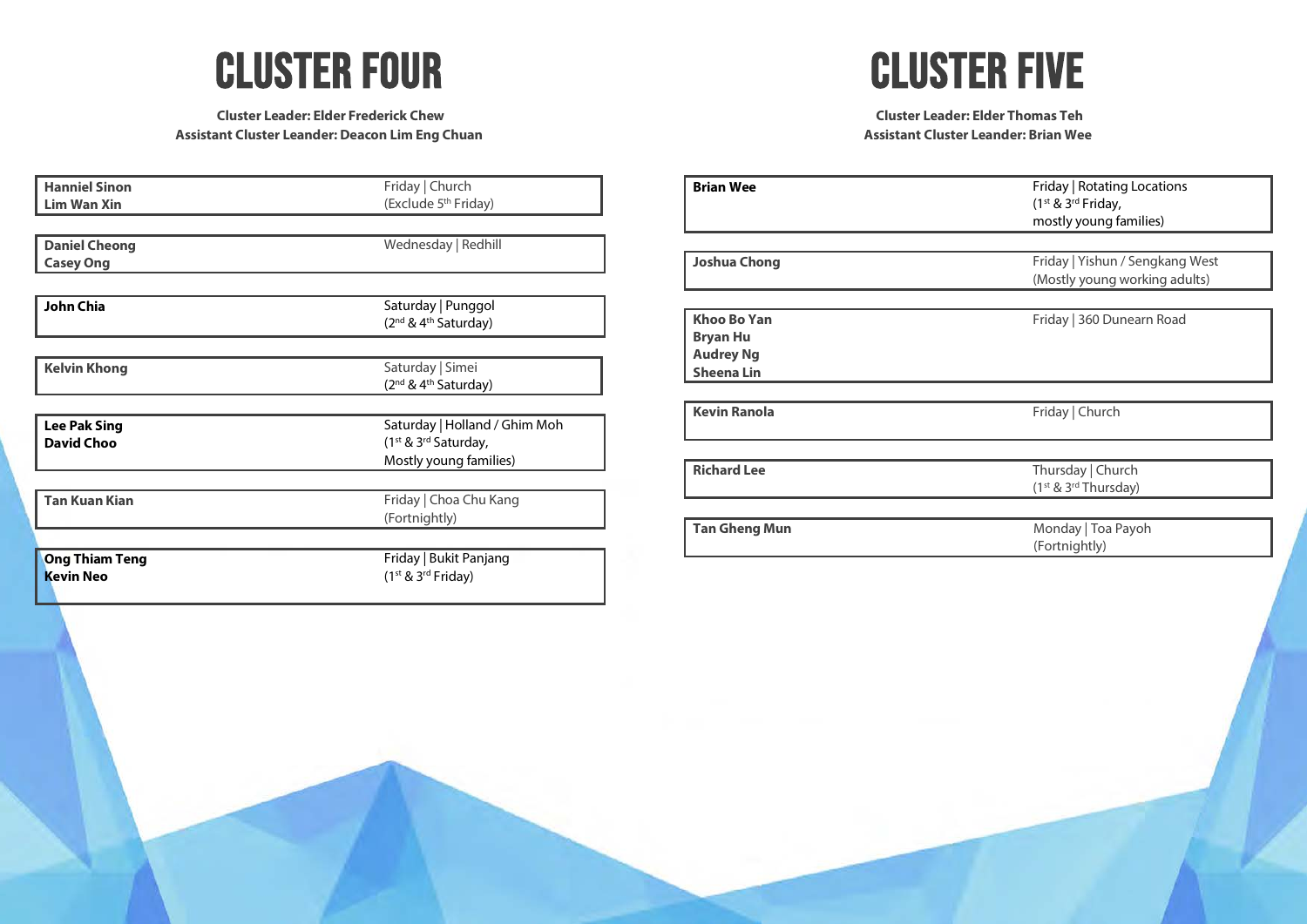

#### **Overseeing Leader: Pastor Seethor Chee Keen Supported by: Deacon David Ng Deacon Daniel Loh**

## CLUSTER SIX

**Cluster Leader: Pastor Kay Hong**

| <b>Alfonso Ng</b>     | Saturday   Sengkang / Punggol                |
|-----------------------|----------------------------------------------|
| Alicia Ng             | (1 <sup>st</sup> & 3 <sup>rd</sup> Saturday) |
| <b>Tham Siew Kuan</b> |                                              |
|                       |                                              |
|                       |                                              |
| <b>Benny Lim</b>      | Saturday   Buangkok                          |
|                       | (1 <sup>st</sup> & 3 <sup>rd</sup> Saturday) |
|                       |                                              |
| <b>Caroline Ong</b>   | Saturday   Church                            |
|                       | (2 <sup>nd</sup> & 4 <sup>th</sup> Saturday, |
|                       | Ladies group)                                |
|                       |                                              |
|                       |                                              |
| <b>Eric Yeo</b>       | Saturday   Alexandra                         |
|                       | (Last Saturday of the month,                 |
|                       | Mostly young families)                       |
|                       |                                              |
| <b>Justin Cai</b>     | Friday   Bukit Batok/Clementi                |
| <b>Shawn Tien</b>     | (Mostly working adults)                      |
|                       |                                              |
|                       |                                              |
|                       |                                              |
| <b>Simon Lim</b>      | Friday   Punggol                             |
| <b>Jonathan Tan</b>   |                                              |
|                       |                                              |

| <b>Daniel Loh (Deacon)</b>   | Friday   Telok Blangah /                    |
|------------------------------|---------------------------------------------|
| <b>Malvin Li</b>             | Kallang Bahru / Hougang                     |
| <b>Ye Feng</b>               |                                             |
|                              |                                             |
| <b>Guo Liang</b>             | Friday   Anchorvale Cres                    |
|                              | / Sin Ming Ave                              |
| <b>He Ying Jie</b>           | Saturday   Bukit Batok / Cashew Road        |
| <b>Liang Sheng</b>           |                                             |
|                              |                                             |
| <b>John Chng</b>             | Saturday   Church                           |
|                              | (2 <sup>nd</sup> & 4 <sup>th</sup> Friday)  |
|                              |                                             |
| <b>Lim Shu Chen</b>          | Friday   Edgefield Plains                   |
|                              | (1 <sup>st</sup> & 3 <sup>rd</sup> Fridays) |
|                              |                                             |
| <b>David Liew</b>            | Friday   Sengkang West                      |
|                              | (1 <sup>st</sup> & 3 <sup>rd</sup> Fridays) |
|                              |                                             |
| Lena Koh (Ladies CG)         | Saturday   Serangoon / Punggol              |
|                              |                                             |
| <b>Jenny Low (Ladies CG)</b> | Alternate Monday   Punggol /                |
|                              | Sengkang                                    |
|                              |                                             |